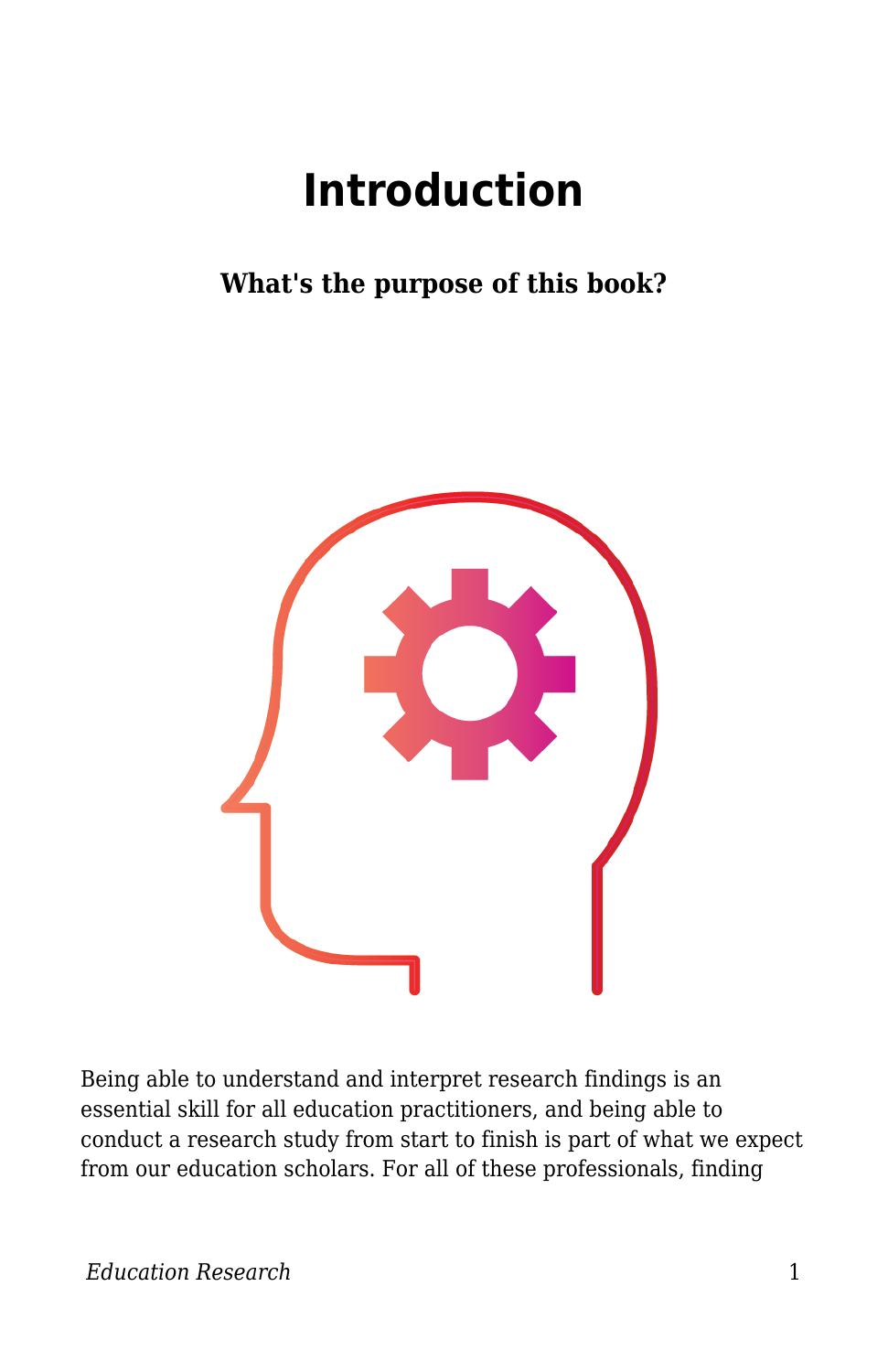reliable, helpful guidance on how to effectively approach research can be difficult — a serious challenge in an age when research is evermore-loudly praised as the hopeful solution for education's and society's afflictions.

Don't get me wrong, there are several great education research books on the market, and novice scholars would greatly benefit from reading them. These include such titles as *Educational research: Planning, conducting, and evaluating quantitative and qualitative research* by Creswell & Guetterman (2018) and *Research and evaluation in education and psychology: Integrating diversity with quantitative, qualitative, and mixed methods* by Mertens (2020), along with others. Many of these books are in their fifth and sixth editions and have guided generations of scholars through their first steps of becoming prolific education researchers. They are great books that should be highly valued.

Yet, reliable, openly-licensed materials on the topic of education research remain surprisingly limited. This presents access barriers to students wishing to learn about this topic and who are unable to afford an expensive textbook, while also limiting the reusability, interactivity, up-to-dateness, and usefulness of such materials for those of us involved in advanced education on research methods.

This textbook attempts to remedy this problem by providing a highquality learning resource that documents modern approaches to education research and seeks to bring together all of the most important aspects of textbook quality — accuracy, usability, readability, helpfulness — into a single, free package.

As such, I've written this textbook with new scholars in mind, attempting to break down difficult concepts into understandable language and providing both explanatory examples and real-world connections to published research articles. In other words, I've written this textbook for my students in an attempt to drive down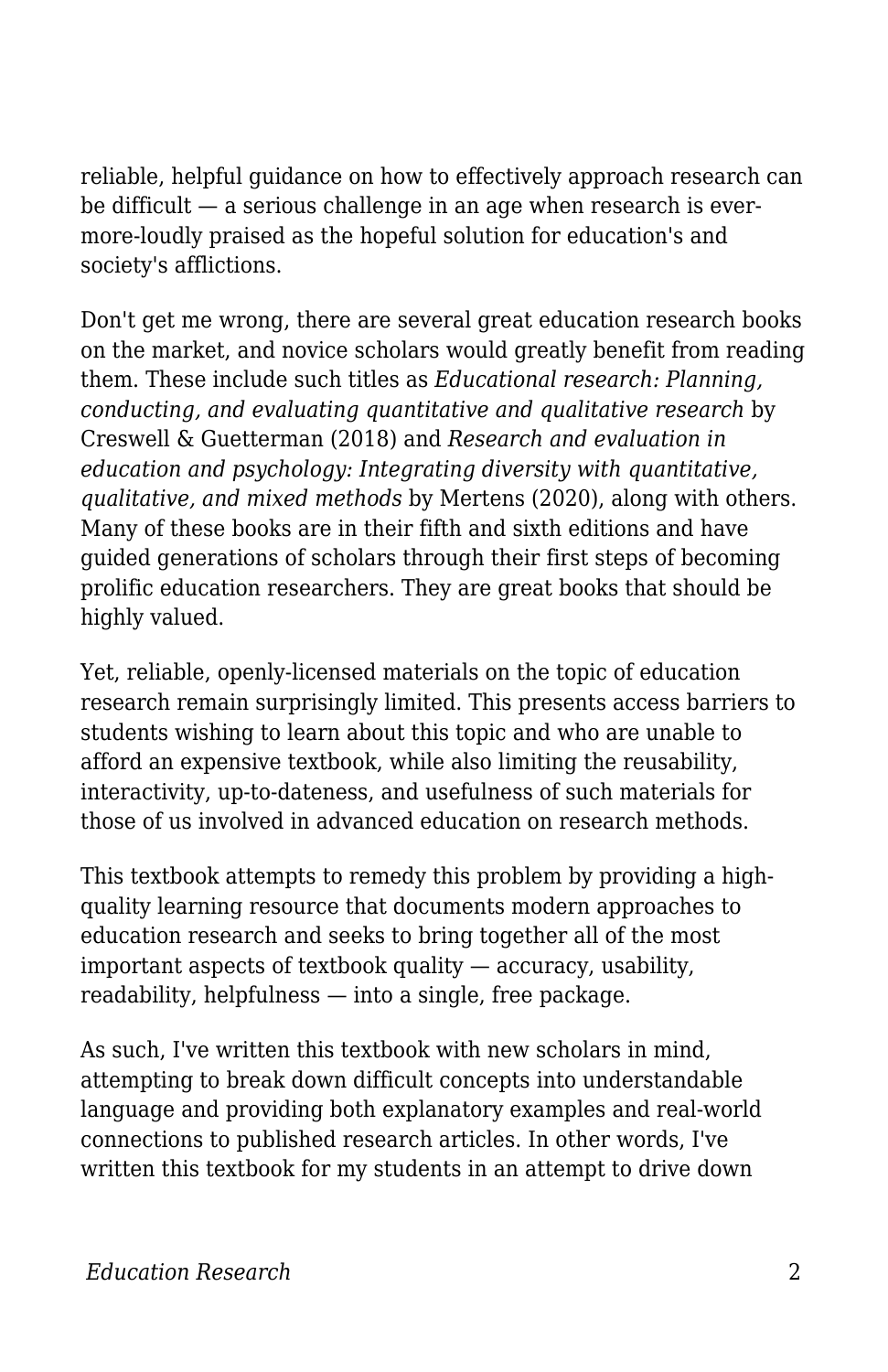their costs and to improve their learning opportunities both while they are in my class and as they move beyond it. Furthermore, as an open, living work, my hope is that this textbook will continually evolve and be refined to better address the changing needs of education researchers in a world where the students, institutions, and societies we serve are ever-changing and always in need of professionals who are well-trained in this difficult craft.

To do this, the book is broken into the following sections: Groundwork, Paradigms, Methodology, Data Collection, Data Analysis, and Reporting Results.

In [Groundwork](https://edtechbooks.org/education_research/groundwork), I lay necessary foundations for moving forward by defining a host of terms and grappling with age-old problems impacting how we approach research enterprises, such as what it means to know. This ensures that readers will understand the vocabulary that I use in subsequent chapters and sets the stage for exploring diverse approaches to research that might have fundamentally different assumptions on foundational issues.

In [Paradigms,](https://edtechbooks.org/education_research/paradigms) I then highlight some of the dominant approaches to doing education research today, exploring what the foundational assumptions of each seem to be, how this influences what researchers within each paradigm will do, and what this means for us as consumers and producers of such paradigm-directed work.

After exploding the reader's vision to these various approaches, I will then in [Methodology](https://edtechbooks.org/education_research/methodology) begin shifting to more concrete matters that influence research design and the day-to-day activities of the researcher, such as establishing rigor, designing protocols, and ensuring ethical behavior. As I do this, I will continually circle back to the various paradigms discussed in the previous section to help the reader to understand how such considerations would either be approached differently or uniformly between paradigms.

From that point on, chapters will remain concrete and will focus on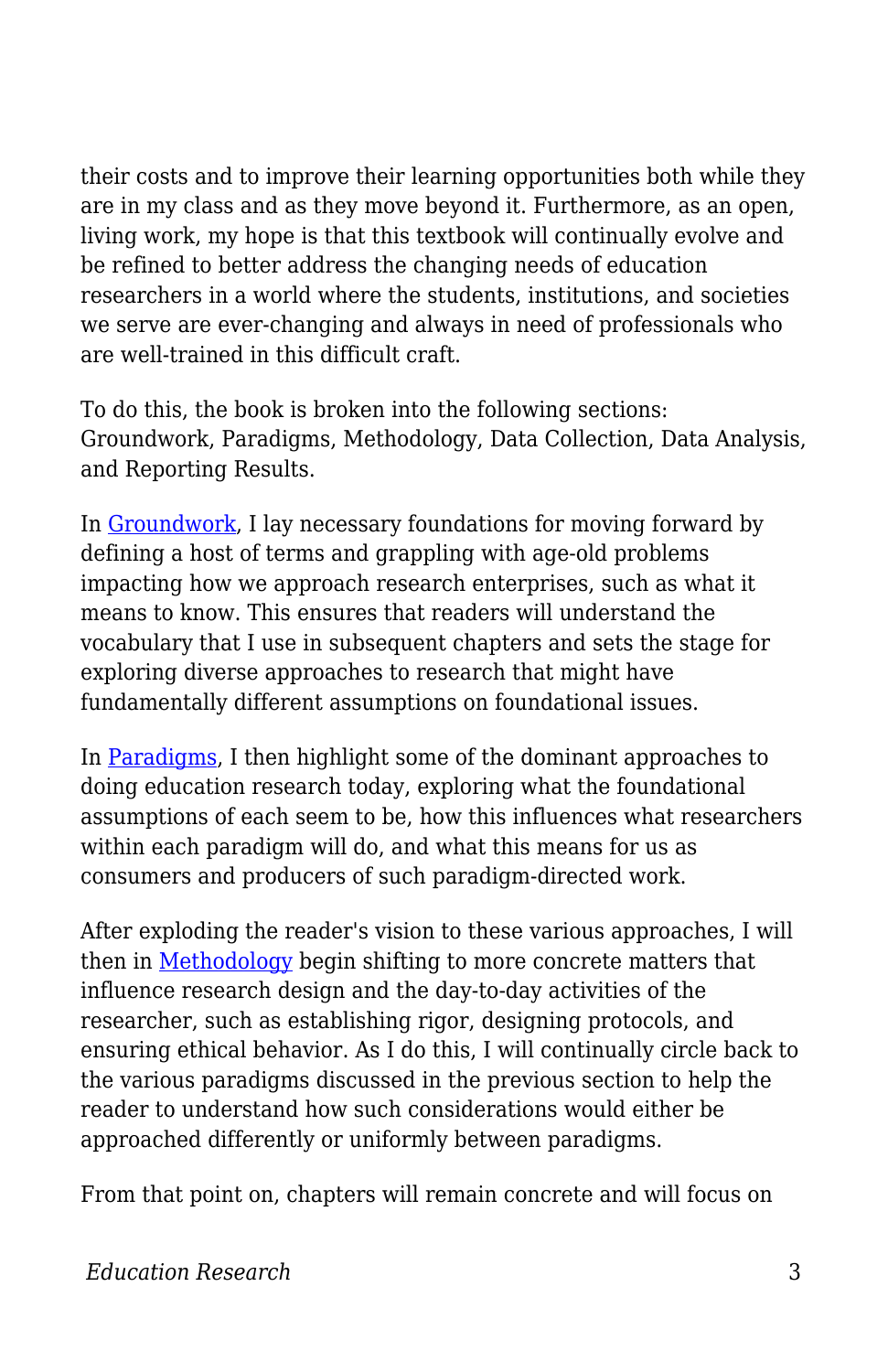what good practice in education research looks like in the areas of [Data Collection,](https://edtechbooks.org/education_research/data_collection) [Data Analysis](https://edtechbooks.org/education_research/data_analysis), and [Reporting](https://edtechbooks.org/education_research/reporting). By starting off in the abstract and becoming increasingly concrete, I hope to give the reader both a birdseye, philosophical view of education research and also very practical, actionable guidance in how to do it well.

Also, I think it's worthwhile here to point out (in case you haven't noticed) that this book takes a less formal tone than may be normally used in other textbooks. For instance, I will use colloquialisms, contractions, and the first-person pronoun "I" with abandon. I do this to make the treatment of difficult concepts more approachable and to shed the deceptive cloak of the third-person, which academics often don to prevent the careful scrutiny of their ideas by making their very biased opinions look unbiased as they filter them through unnamed, third-person others (e.g., "one might conclude" vs. "I think"). If such frankness and lack of ceremony feel unnerving to you, dear reader, then I apologize for my impropriety at the outset, but I will nonetheless proceed in this fashion, believing that clarity and directness are more important for learning than is putting on airs of inhuman objectivity.

It is also important to acknowledge here that this book heavily reflects a U.S.-centric (or at least a North American-centric or Anglo-centric) exploration of the presented topics. Whenever I use historical examples or trends, for instance, I will generally draw upon those that have occurred in the U.S. Readers in other contexts may find such examples less useful for understanding the presented content, but hopefully the learning objectives and content will still generally be understandable to non-U.S. learners despite such culture-specific trappings.

Let's get started!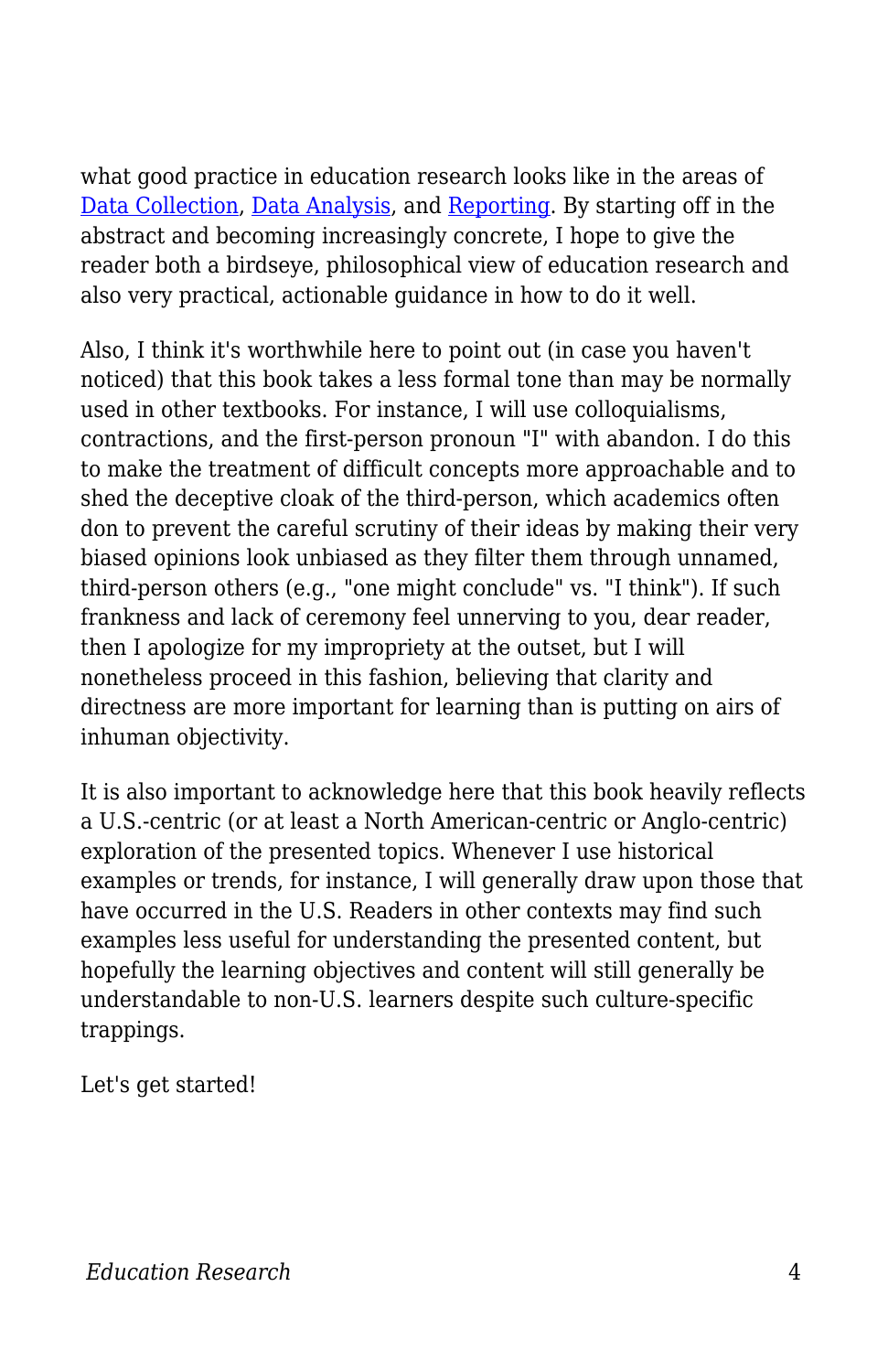## **References**

Creswell, J. W., & Guetterman, T. C. (2018). *Educational research: Planning, conducting, and evaluating quantitative and qualitative research (sixth edition)*. Upper Saddle River, NJ: Pearson.

Mertens, D. M. (2020). *Research and evaluation in education and psychology: Integrating diversity with quantitative, qualitative, and mixed methods (fifth edition)*. Los Angeles, CA: Sage.